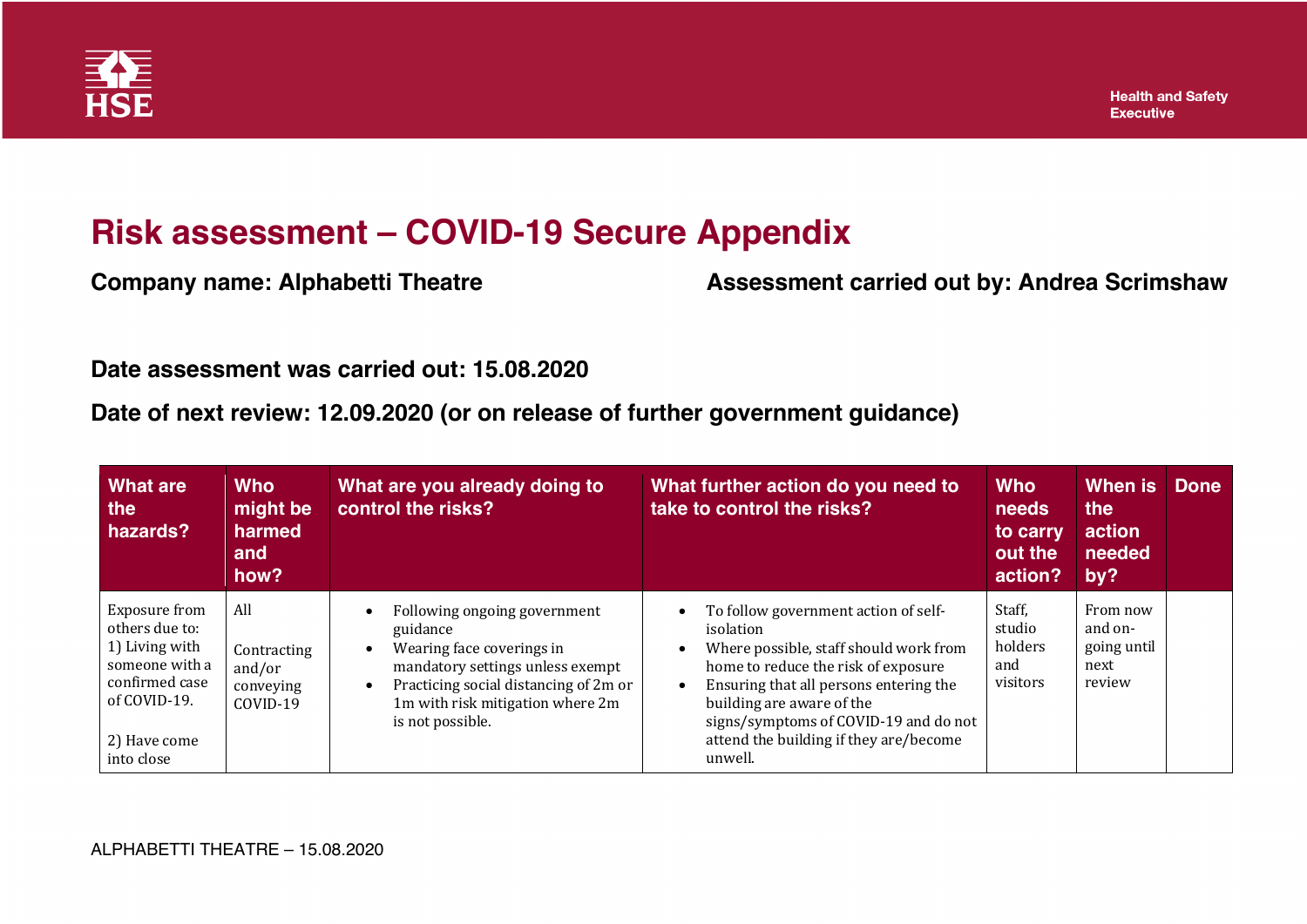

| <b>What are</b><br>the<br>hazards?                                                                                                                                                                                  | <b>Who</b><br>might be<br>harmed<br>and<br>how? | What are you already doing to<br>control the risks?                                                                                                                             | What further action do you need to<br>take to control the risks?                                                                                                                                                                                         | <b>Who</b><br>needs<br>to carry<br>out the<br>action? | When is<br>the<br>action<br>needed<br>by?            | <b>Done</b> |
|---------------------------------------------------------------------------------------------------------------------------------------------------------------------------------------------------------------------|-------------------------------------------------|---------------------------------------------------------------------------------------------------------------------------------------------------------------------------------|----------------------------------------------------------------------------------------------------------------------------------------------------------------------------------------------------------------------------------------------------------|-------------------------------------------------------|------------------------------------------------------|-------------|
| contact (within<br>2 metres for 15<br>minutes or<br>more) with a<br>confirmed case<br>of COVID-19.<br>3) Being<br>advised by a<br>public health<br>agency that<br>contact with a<br>diagnosed case<br>has occurred. |                                                 | Hand washing/sanitising frequently<br>and maintaining good hand washing<br>hygiene<br>Limiting time in close proximity to<br>others where 2m social distancing<br>is not viable | Temperature checks will be taken and<br>$\bullet$<br>recorded on arrival                                                                                                                                                                                 |                                                       |                                                      |             |
| Persons<br>classified as<br>vulnerable                                                                                                                                                                              | Vulnerable<br>persons<br>Contracting<br>and/or  | During the coronavirus (COVID-19)<br>outbreak, the government has<br>defined some people as clinically<br>extremely vulnerable (previously<br>described as shielded).           | Clinically extremely vulnerable persons<br>$\bullet$<br>should work from home where possible<br>All staff members who have been<br>$\bullet$<br>identified by the government as<br>clinically extremely vulnerable<br>(previously described as shielded) | Staff,<br>studio<br>holders<br>and<br>visitors        | From now<br>and on-<br>going until<br>next<br>review |             |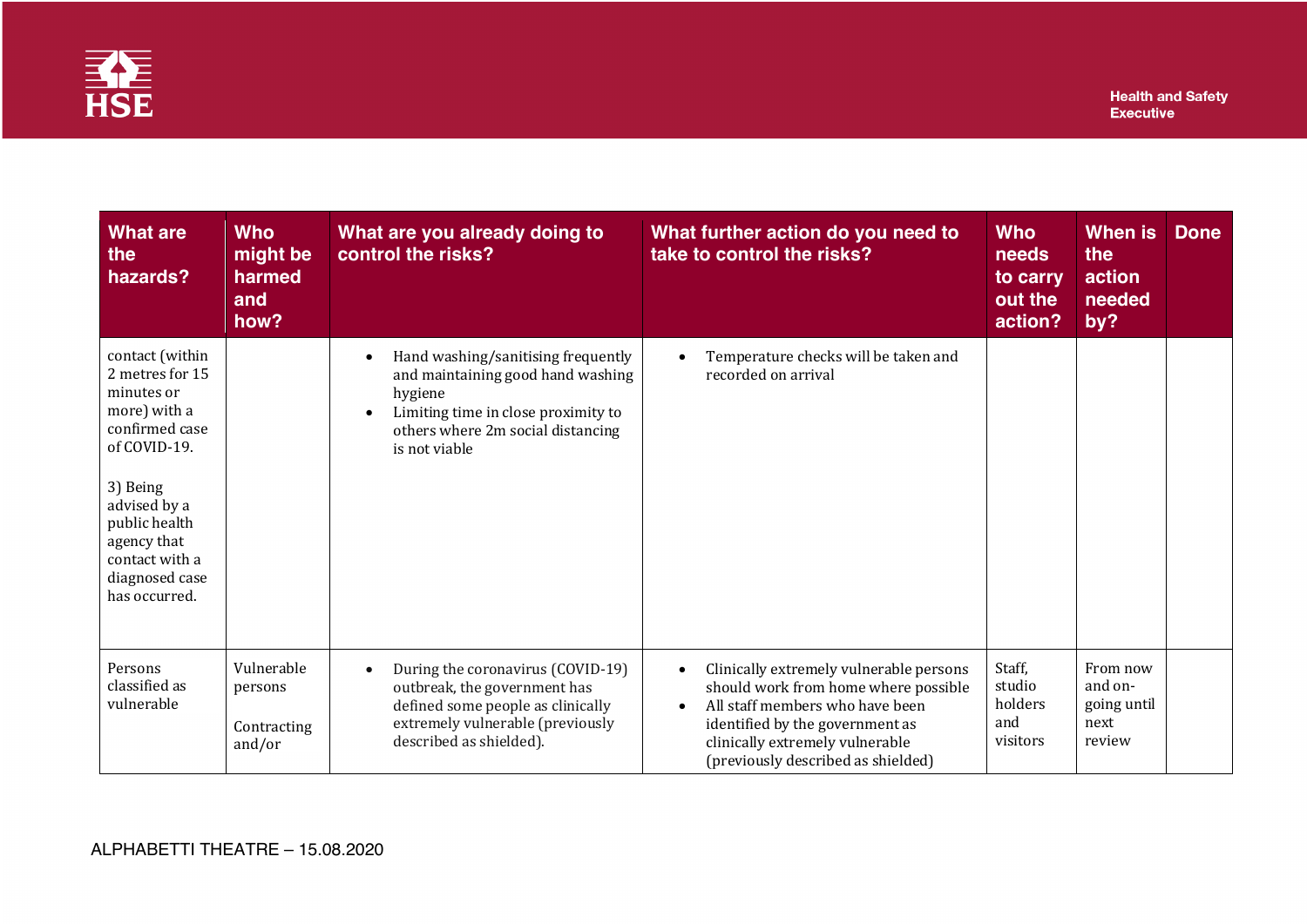

| <b>What are</b><br>the<br>hazards? | <b>Who</b><br>might be<br>harmed<br>and<br>how? | What are you already doing to<br>control the risks?                                                                                                                                                                                                                                                                         | What further action do you need to<br>take to control the risks?                                                                                                                                                                                                                                                                                                                                                                                                                                                                                                                                                                                    | <b>Who</b><br>needs<br>to carry<br>out the<br>action? | When is<br><b>the</b><br>action<br>needed<br>by? | <b>Done</b> |
|------------------------------------|-------------------------------------------------|-----------------------------------------------------------------------------------------------------------------------------------------------------------------------------------------------------------------------------------------------------------------------------------------------------------------------------|-----------------------------------------------------------------------------------------------------------------------------------------------------------------------------------------------------------------------------------------------------------------------------------------------------------------------------------------------------------------------------------------------------------------------------------------------------------------------------------------------------------------------------------------------------------------------------------------------------------------------------------------------------|-------------------------------------------------------|--------------------------------------------------|-------------|
|                                    | conveying<br>COVID-19                           | These workers are at increased risk of<br>severe illness from coronavirus. They<br>cannot return to workplaces before at least<br>1st August 2020 in England. After this date,<br>shielding will be paused and clinically<br>extremely vulnerable workers can go to<br>work as long as their workplace is COVID-<br>secure. | should have ongoing meetings/support<br>from Alphabetti - whilst most staff are<br>still furloughed, this should be taken into<br>account for their return.<br>When shielding is paused, where it is not<br>$\bullet$<br>possible for workers to work from home,<br>you must regularly review your risk<br>assessment, and do everything<br>'reasonably practicable' to protect those<br>workers from harm.<br>Continue to follow all guidance from<br>$\bullet$<br>Public Health England regarding<br>clinically extremely vulnerable persons.<br>N.B. This also applies to workers living with<br>someone who is clinically extremely vulnerable. |                                                       |                                                  |             |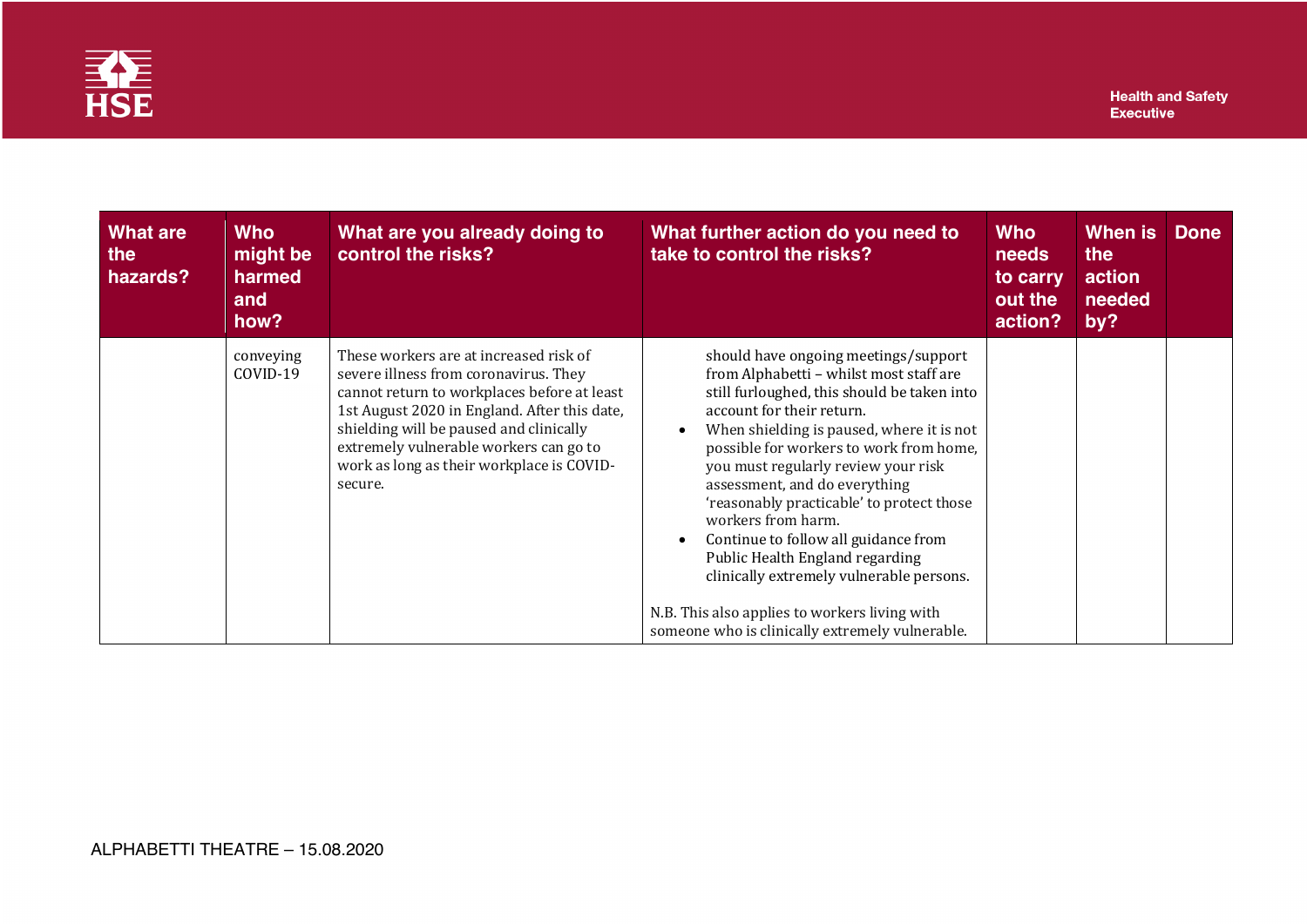

| <b>What are</b><br>the<br>hazards?                                                         | <b>Who</b><br>might be<br>harmed<br>and<br>how?       | What are you already doing to<br>control the risks?                                                                                                                                                                                                             | What further action do you need to<br>take to control the risks?                                                                                                                                                                                                                                                                                                                                   | <b>Who</b><br>needs<br>to carry<br>out the<br>action? | <b>When</b> is<br>the<br>action<br>needed<br>by?     | <b>Done</b> |
|--------------------------------------------------------------------------------------------|-------------------------------------------------------|-----------------------------------------------------------------------------------------------------------------------------------------------------------------------------------------------------------------------------------------------------------------|----------------------------------------------------------------------------------------------------------------------------------------------------------------------------------------------------------------------------------------------------------------------------------------------------------------------------------------------------------------------------------------------------|-------------------------------------------------------|------------------------------------------------------|-------------|
| Exposure to<br>COVID-19 due<br>to use of public<br>transport<br>and/or shared<br>transport | All<br>Contracting<br>and/or<br>conveying<br>COVID-19 | Encourage all staff, studio holders<br>and people to walk or cycle to their<br>classes where possible<br>Ensure all persons follow the<br>Coronavirus (COVID-19): safer<br>travel guidance for passengers<br>when planning their travel.                        | All persons to limit their use of public<br>$\bullet$<br>transport to/from the building where<br>possible. To use private dual occupancy<br>where possible.<br>Reduce the amount of time using public<br>$\bullet$<br>transport and to implement social<br>distancing where possible (2m clearance<br>from persons and not to travel in groups<br>of more than 2 unless it is immediate<br>family) | Staff,<br>studio<br>holders<br>and<br>visitors        | From now<br>and on-<br>going until<br>next<br>review |             |
| Theatre staff<br>failing to act<br>appropriately<br>(infection<br>control)                 | All<br>Contracting<br>and/or<br>conveying<br>COVID-19 | All staff have received training in<br>the signs and symptoms of COVID-<br>19<br>Staff have been consulted and<br>informed about the plans (for<br>example, safety measures, reporting<br>requirements and staggered arrival<br>and departure times), including | Where possible theatre staff should keep<br>$\bullet$<br>people 2m apart. If this is not viable,<br>keeping 1m apart with risk mitigation is<br>acceptable.<br>Staff should implement safety measures,<br>$\bullet$<br>where possible, for all those entering the<br>building (e.g. temp checks, hand<br>sanitising and social distancing<br>reminders)                                            | Staff,<br>studio<br>holders<br>and<br>visitors        | From now<br>and on-<br>going until<br>next<br>review |             |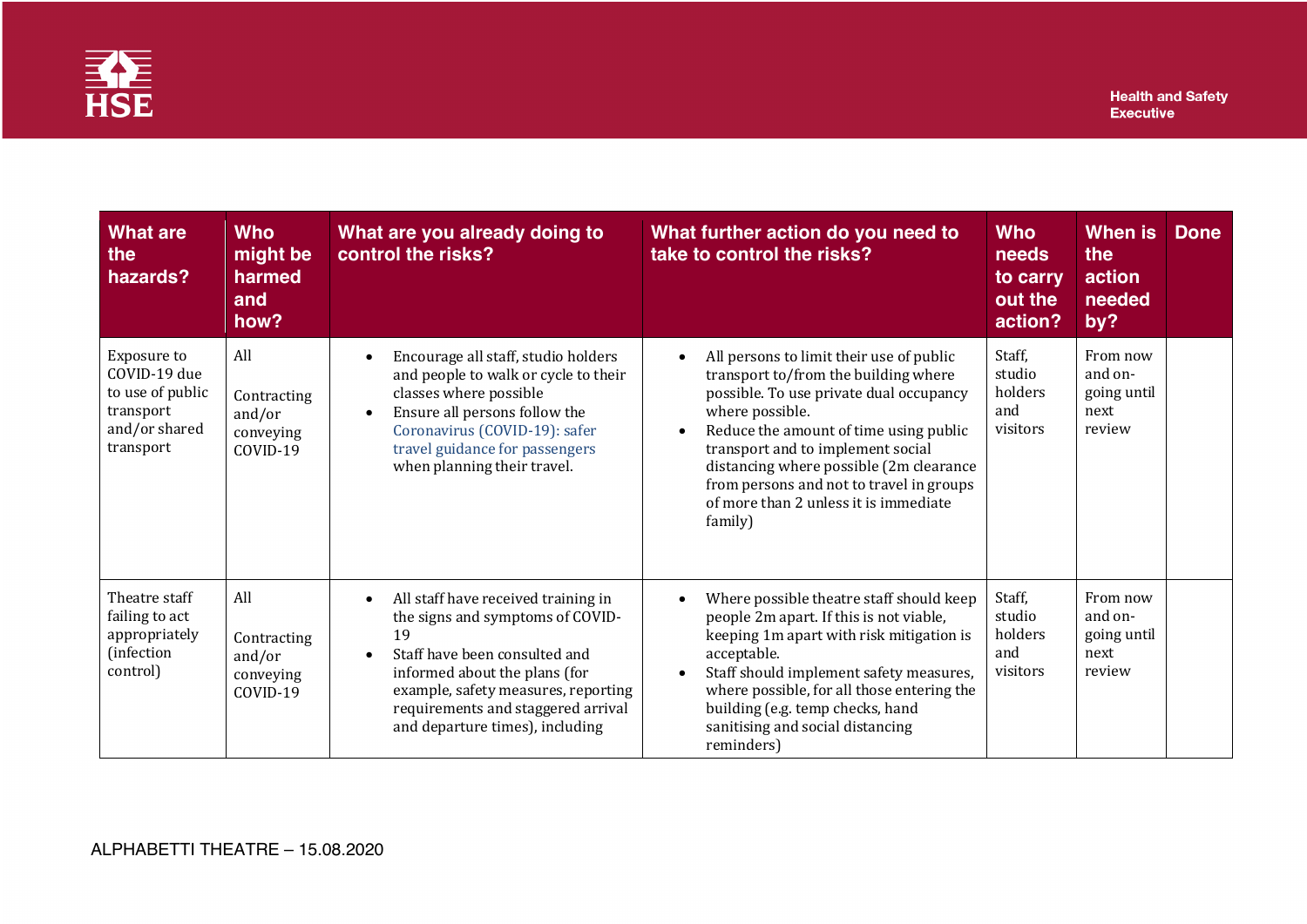

| <b>What are</b><br>the<br>hazards?                                      | <b>Who</b><br>might be<br>harmed<br>and<br>how?       | What are you already doing to<br>control the risks?                                                                                                                                                                                                                                                                                                                                                                                                                                                                                                                                      | What further action do you need to<br>take to control the risks?                                                                                                                                                                                                                                                                                                                                                                                                        | <b>Who</b><br>needs<br>to carry<br>out the<br>action? | <b>When is</b><br>the<br>action<br>needed<br>by?     | <b>Done</b> |
|-------------------------------------------------------------------------|-------------------------------------------------------|------------------------------------------------------------------------------------------------------------------------------------------------------------------------------------------------------------------------------------------------------------------------------------------------------------------------------------------------------------------------------------------------------------------------------------------------------------------------------------------------------------------------------------------------------------------------------------------|-------------------------------------------------------------------------------------------------------------------------------------------------------------------------------------------------------------------------------------------------------------------------------------------------------------------------------------------------------------------------------------------------------------------------------------------------------------------------|-------------------------------------------------------|------------------------------------------------------|-------------|
|                                                                         |                                                       | discussing whether additional<br>training would be helpful.                                                                                                                                                                                                                                                                                                                                                                                                                                                                                                                              | Ongoing/updated training should be<br>$\bullet$<br>given as/when government guidance<br>changes. All staff should be reminded of<br>current guidance.                                                                                                                                                                                                                                                                                                                   |                                                       |                                                      |             |
| Ingress/Egress<br>to site leading<br>to lack of<br>infection<br>control | All<br>Contracting<br>and/or<br>conveying<br>COVID-19 | Staggered start and finish times for<br>staff to reduce congestion and<br>contact at all times<br>One-way circulation and divider<br>down the middle of corridors to<br>keep persons apart as they move<br>through the setting where spaces<br>are accessed by corridors. Entrance<br>to the building for all persons will<br>be via the rehearsal room entrance<br>where possible.<br>All staff, studio holders and visitors<br>are required to clean hands with<br>alcohol hand gel on entering the<br>building<br>All staff, studio holders and visitors<br>are required to undergo a | Where possible, implement the following<br>$\bullet$<br>practices:<br>o Monitor site access points to enable<br>social distancing - you may need to<br>change the number of access points<br>o Prop doors open, where safe to do so<br>(bearing in mind fire safety and<br>safeguarding), to limit use of door<br>handles and aid ventilation<br>o Regularly clean common contact<br>surfaces in reception, offices and studios,<br>particularly during peak flow times | Staff,<br>studio<br>holders<br>and<br>visitors        | From now<br>and on-<br>going until<br>next<br>review |             |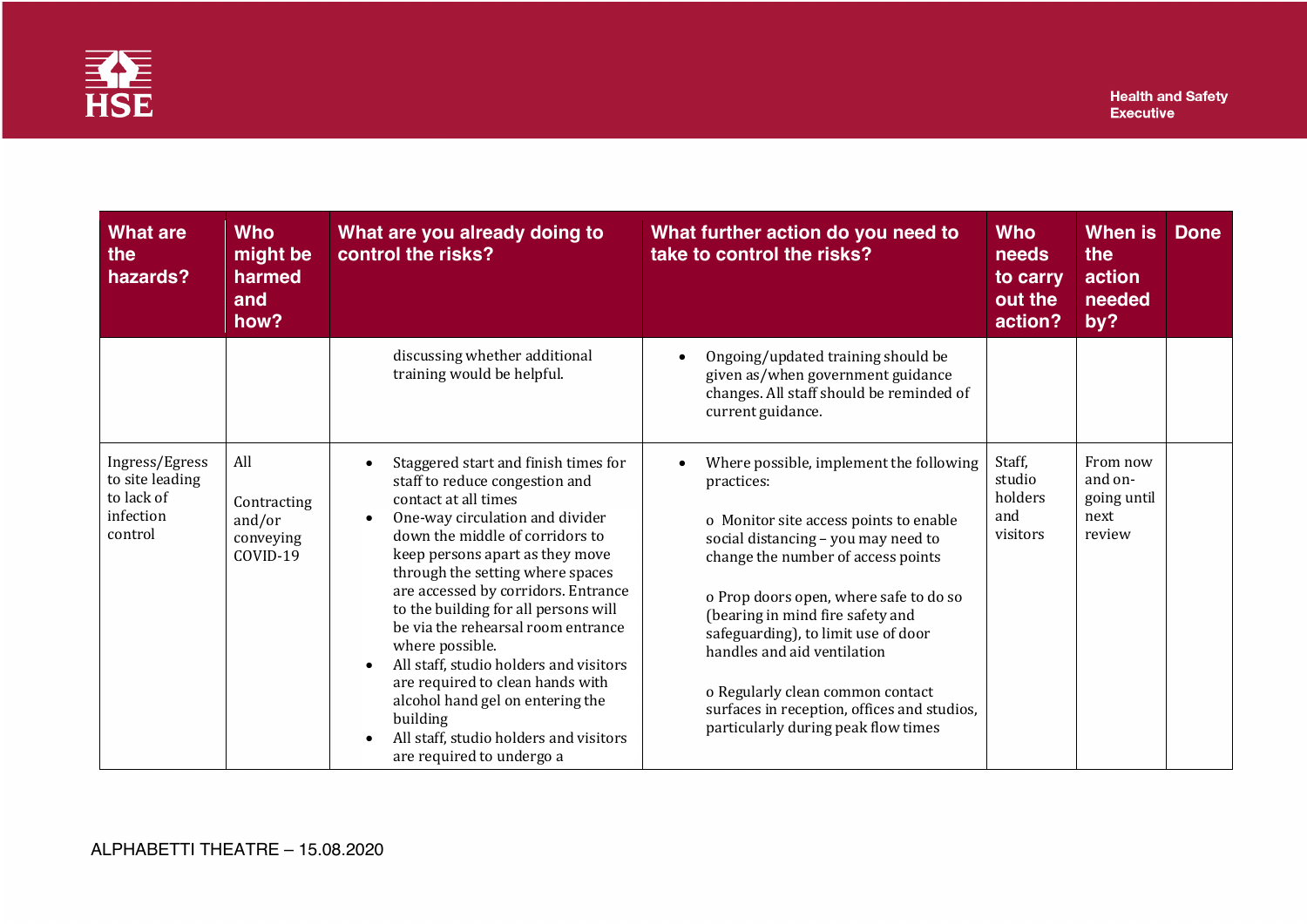

| <b>What are</b><br>the<br>hazards?    | <b>Who</b><br>might be<br>harmed<br>and<br>how?       | What are you already doing to<br>control the risks?                                                                                                                                                                                                                                                                                    | What further action do you need to<br>take to control the risks?                                                                                                                                                                                                                                                                                                                                                                                                             | <b>Who</b><br>needs<br>to carry<br>out the<br>action? | <b>When</b> is<br>the<br>action<br>needed<br>by?     | <b>Done</b> |
|---------------------------------------|-------------------------------------------------------|----------------------------------------------------------------------------------------------------------------------------------------------------------------------------------------------------------------------------------------------------------------------------------------------------------------------------------------|------------------------------------------------------------------------------------------------------------------------------------------------------------------------------------------------------------------------------------------------------------------------------------------------------------------------------------------------------------------------------------------------------------------------------------------------------------------------------|-------------------------------------------------------|------------------------------------------------------|-------------|
|                                       |                                                       | temperature check on entering the<br>building                                                                                                                                                                                                                                                                                          | o Whilst in general persons should be<br>kept apart, brief, transitory contact<br>where unavoidable, such as passing in a<br>corridor, is low risk.<br>Studio holders to be sent rota of<br>$\bullet$<br>Alphabetti staffing so all parties can<br>safely enter the space at staggered times                                                                                                                                                                                 |                                                       |                                                      |             |
| Inadequate<br>cleaning of<br>space(s) | All<br>Contracting<br>and/or<br>conveying<br>COVID-19 | Regularly clean common contact<br>surfaces in reception, offices and<br>common areas - particularly during<br>peak flow times<br>Cleaning frequently touched<br>surfaces using standard products,<br>such as detergents and bleach<br>All staff wash hands after any<br>$\bullet$<br>cleaning procedures (including<br>waste disposal) | Follow the COVID-19: cleaning of non-<br>$\bullet$<br>healthcare settings guidance<br>Remove unnecessary items from studio<br>environments where there is space to<br>store it elsewhere<br>Remove soft furnishings and any items<br>$\bullet$<br>that are hard to clean (such as gym mats,<br>props or those with intricate parts). All<br>spaces will be empty. Should furniture<br>be needed, this will be agreed upon in<br>advance and cleaned thoroughly after<br>use. | Staff                                                 | From now<br>and on-<br>going until<br>next<br>review |             |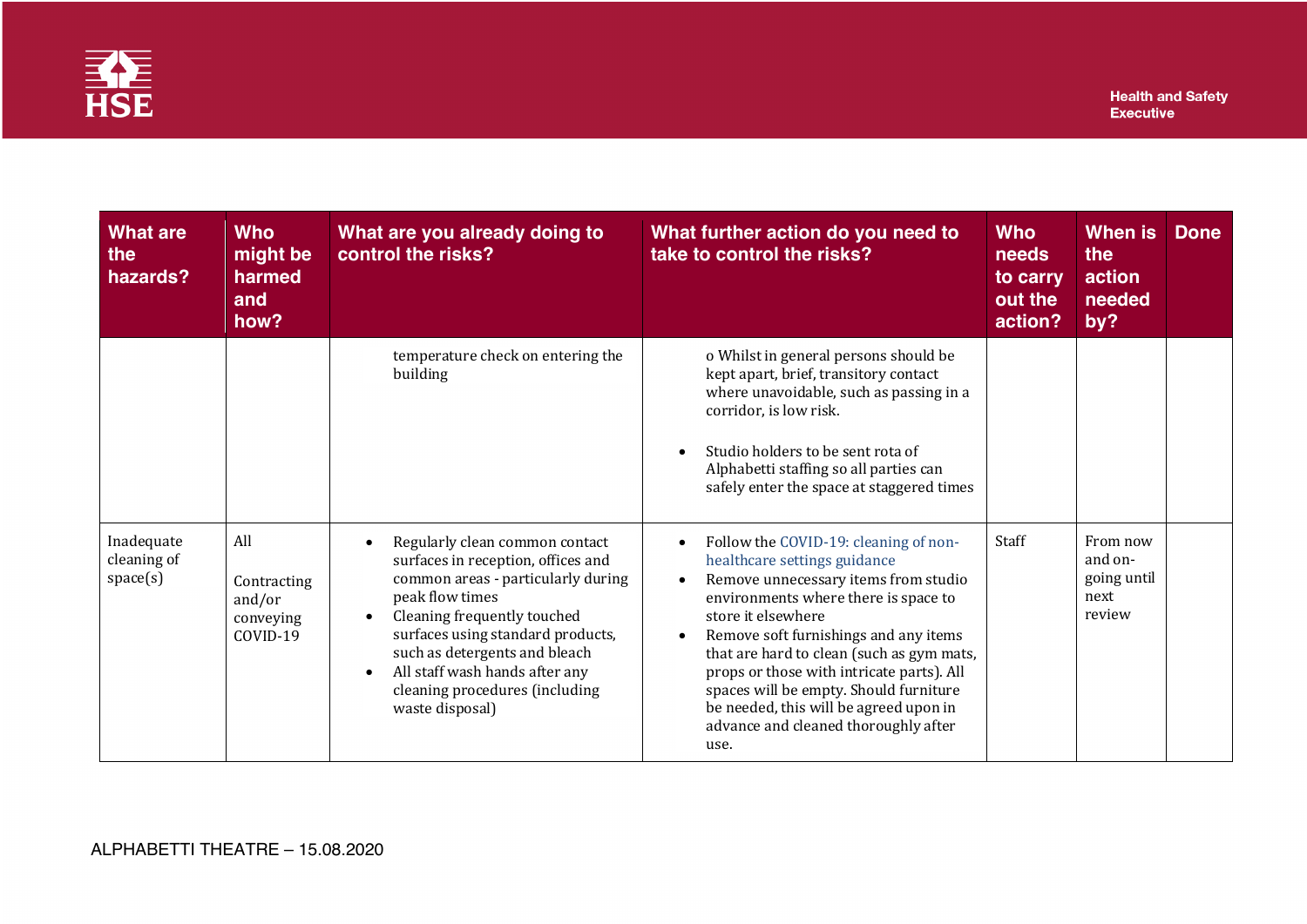

| <b>What are</b><br>the<br>hazards?    | <b>Who</b><br>might be<br>harmed<br>and<br>how?       | What are you already doing to<br>control the risks?                                                                                                                           | What further action do you need to<br>take to control the risks?                                                                                                                                                                                                        | <b>Who</b><br>needs<br>to carry<br>out the<br>action? | <b>When</b> is<br>the<br>action<br>needed<br>by?     | <b>Done</b> |
|---------------------------------------|-------------------------------------------------------|-------------------------------------------------------------------------------------------------------------------------------------------------------------------------------|-------------------------------------------------------------------------------------------------------------------------------------------------------------------------------------------------------------------------------------------------------------------------|-------------------------------------------------------|------------------------------------------------------|-------------|
|                                       |                                                       |                                                                                                                                                                               | Ensure adequate cleaning between<br>$\bullet$<br>groups in booked spaces (e.g. rehearsal<br>room, theatre) is in place, following the<br>COVID-19: cleaning of non-healthcare<br>settings guidance<br>Cleaning rota/documentation to be<br>$\bullet$<br>implemented     |                                                       |                                                      |             |
| Lack of<br>ventilation of<br>space(s) | All<br>Contracting<br>and/or<br>conveying<br>COVID-19 | Doors are propped open to allow<br>airflow through the building where<br>possible                                                                                             | Where possible, all spaces should be well<br>ventilated using natural ventilation<br>(opening windows).<br>Prop doors open, where safe to do so<br>$\bullet$<br>(bearing in mind fire safety and<br>safeguarding), to limit use of door<br>handles and aid ventilation. | Staff,<br>studio<br>holders<br>and<br>visitors        |                                                      |             |
| Lack of Hand<br>Washing               | All<br>Contracting<br>and/or                          | Staff, studio holders and visitors are<br>to clean their hands on arrival using<br>the hand gel provided<br>Hand sanitising stations are<br>available throughout the building | Staff, studio holders and visitors to<br>$\bullet$<br>frequently wash their hands with soap<br>and warm water for 20 seconds and dry<br>thoroughly (ideally every 60mins).                                                                                              | Staff,<br>studio<br>holders<br>and<br>visitors        | From now<br>and on-<br>going until<br>next<br>review |             |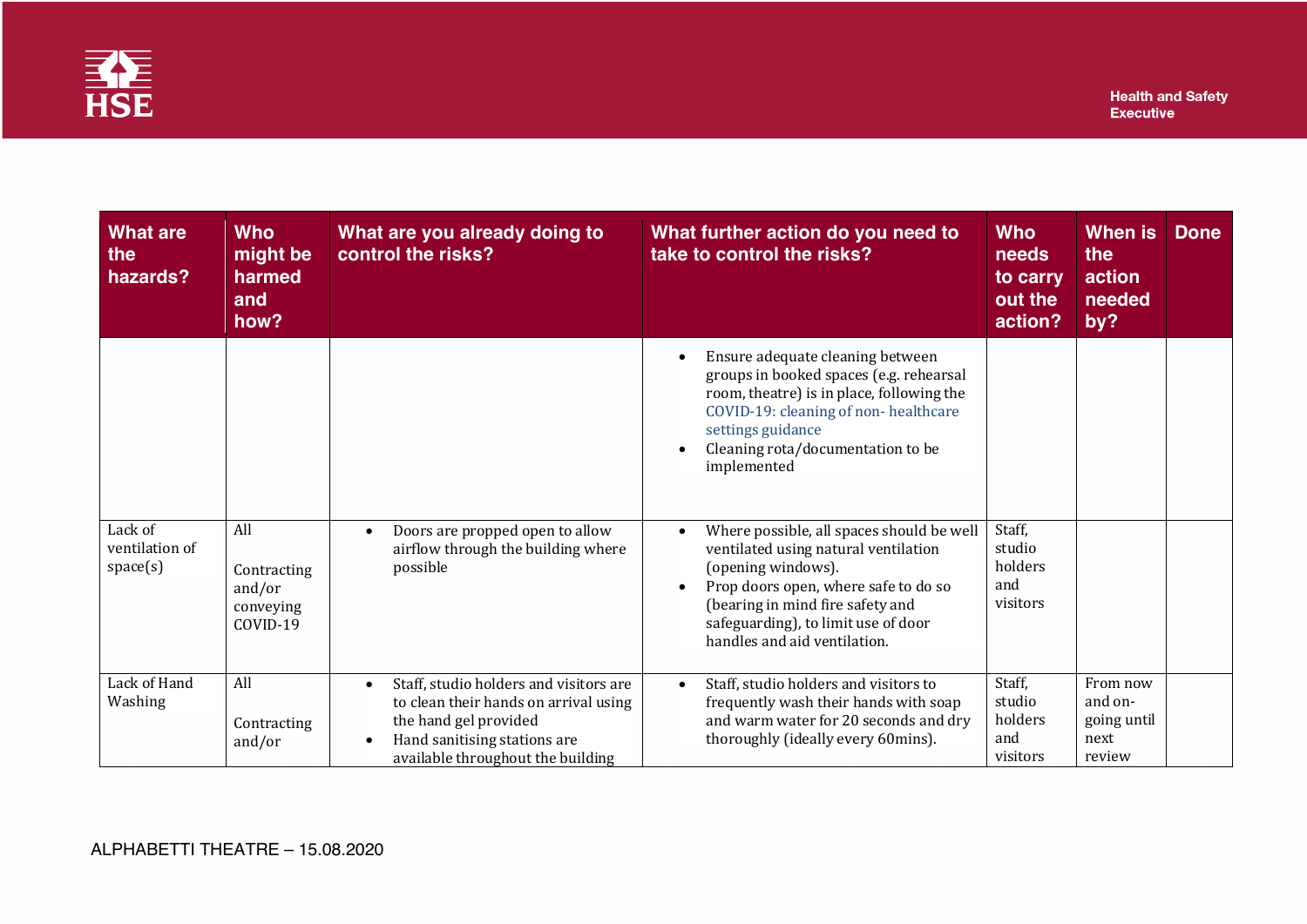

| <b>What are</b><br>the<br>hazards?                | <b>Who</b><br>might be<br>harmed<br>and<br>how?       | What are you already doing to<br>control the risks?                                                                                                                                                                                                      | What further action do you need to<br>take to control the risks?                                                                                                                                                                                      | <b>Who</b><br>needs<br>to carry<br>out the<br>action? | <b>When</b> is<br>the<br>action<br>needed<br>by?     | <b>Done</b> |
|---------------------------------------------------|-------------------------------------------------------|----------------------------------------------------------------------------------------------------------------------------------------------------------------------------------------------------------------------------------------------------------|-------------------------------------------------------------------------------------------------------------------------------------------------------------------------------------------------------------------------------------------------------|-------------------------------------------------------|------------------------------------------------------|-------------|
|                                                   | conveying<br>COVID-19                                 | Signing to instruct/encourage hand<br>sanitisation and washing is in place<br>throughout the building                                                                                                                                                    | Review<br>the guidance on hand cleaning.<br>Along with cleaning checks, staff<br>$\bullet$<br>members should check the sanitising<br>stations and replenish stock when<br>necessary                                                                   |                                                       |                                                      |             |
| Lack of<br>provision of<br>effective Hand<br>Gel  | All<br>Contracting<br>and/or<br>conveying<br>COVID-19 | Ensure that hand gel (minimum<br>60% ethanol or 70% isopropanol)<br>is available where hand-washing<br>facilities are not readily accessible.<br>Staff, studio holders and visitors to<br>clean their hands with hand gel on<br>entrance to the building | All staff and studio holders to be<br>$\bullet$<br>reminded/updated via email on the<br>hand washing/sanitising procedures in<br>place throughout the building.<br>All visitors to be informed of the<br>$\bullet$<br>procedure before and on arrival | Staff,<br>studio<br>holders<br>and<br>visitors        | From now<br>and on-<br>going until<br>next<br>review |             |
| Toilet facilities -<br>high risk<br>contact areas | All<br>Contracting<br>and/or                          | Hand washing facilities provided<br>along with singe use paper towels<br>for hand drying.<br>Hand gel provided outside these<br>facilities for use after contact with<br>touch points on exit from toilets                                               | Ensure that toilets do not become<br>$\bullet$<br>crowded by limiting the number of<br>persons who use the toilet facilities at<br>one time.                                                                                                          | Staff                                                 | From now<br>and on-<br>going until<br>next<br>review |             |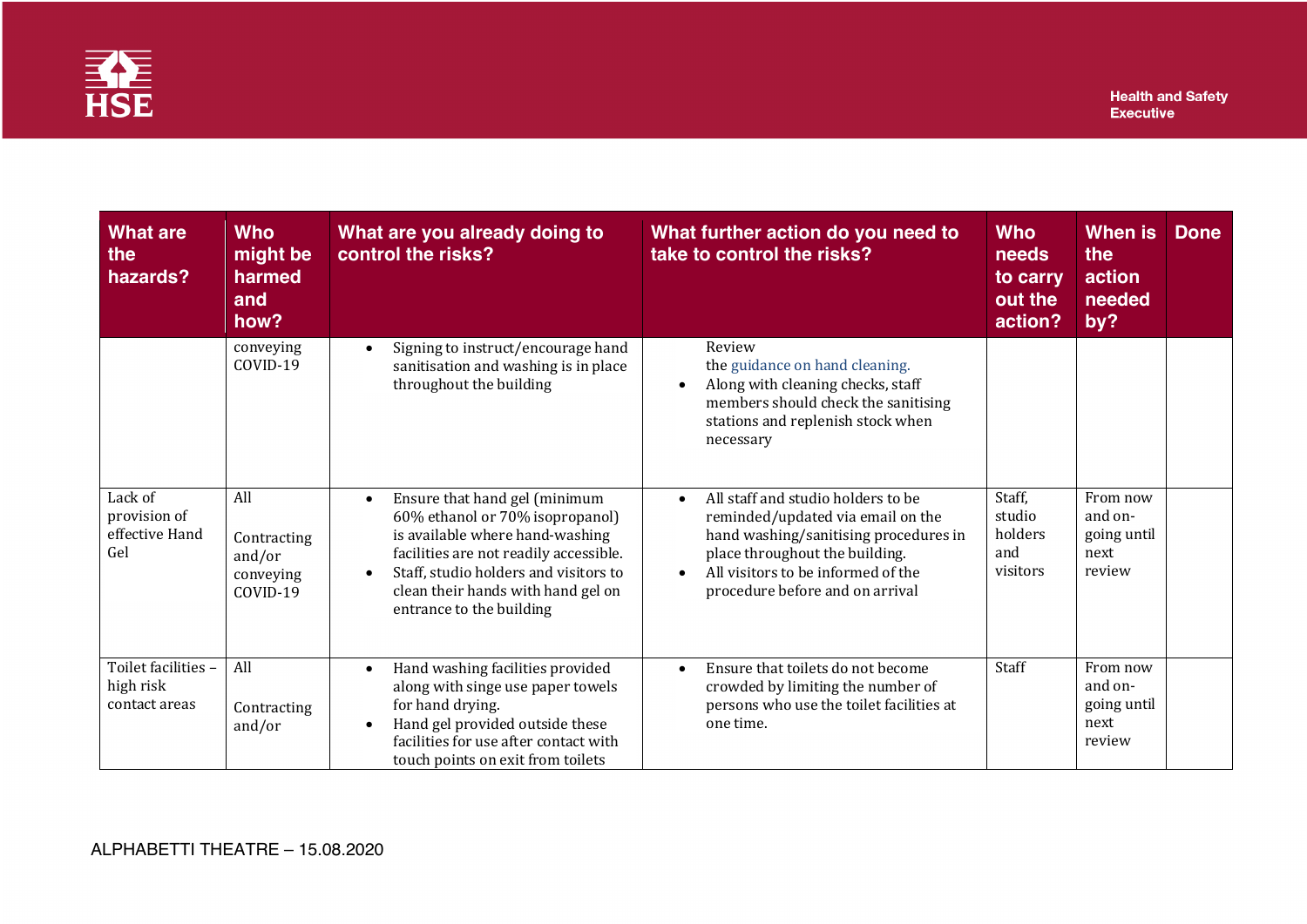

| <b>What are</b><br>the<br>hazards?                               | <b>Who</b><br>might be<br>harmed<br>and<br>how?       | What are you already doing to<br>control the risks?                                                                                                                                                                     | What further action do you need to<br>take to control the risks?                                                                                                                           | <b>Who</b><br>needs<br>to carry<br>out the<br>action? | <b>When</b> is<br>the<br>action<br>needed<br>by?     | <b>Done</b> |
|------------------------------------------------------------------|-------------------------------------------------------|-------------------------------------------------------------------------------------------------------------------------------------------------------------------------------------------------------------------------|--------------------------------------------------------------------------------------------------------------------------------------------------------------------------------------------|-------------------------------------------------------|------------------------------------------------------|-------------|
|                                                                  | conveying<br>COVID-19                                 | Increased cleaning of facilities<br>throughout the day                                                                                                                                                                  | Cleaning rota/documentation to be<br>$\bullet$<br>implemented                                                                                                                              |                                                       |                                                      |             |
| Failure of<br>Respiratory<br>hygiene                             | All<br>Contracting<br>and/or<br>conveying<br>COVID-19 | Avoiding touching your<br>face/eyes/nose/mouth with<br>unwashed hands and cover your<br>cough or sneeze with a tissue then<br>throw it in the bin ('catch it, bin it, kill<br>it')                                      | Provision of boxes of tissues around the<br>$\bullet$<br>building<br>Adequate waste bins to be provided<br>$\bullet$<br>around the building and emptied in line<br>with cleaning schedules | Staff,<br>studio<br>holders<br>and                    | From now<br>and on-<br>going until<br>next<br>review |             |
| Lack of signage<br>leading to a<br>failure to follow<br>guidance | All<br>Contracting<br>and/or<br>conveying<br>COVID-19 | Arrows are in place to advise of the<br>one-way system around the<br>building as well as social distancing<br>reminders on walls<br>Hand sanitising stations are set up<br>around the building with adequate<br>signage | Display the following, where appropriate,<br>$\bullet$<br>around the theatre building:<br>o Use Hand Gel<br>$\circ$ Wash Your Hands For at least 20<br>seconds<br>o No Entry               | Staff                                                 | From now<br>and on-<br>going until<br>next<br>review |             |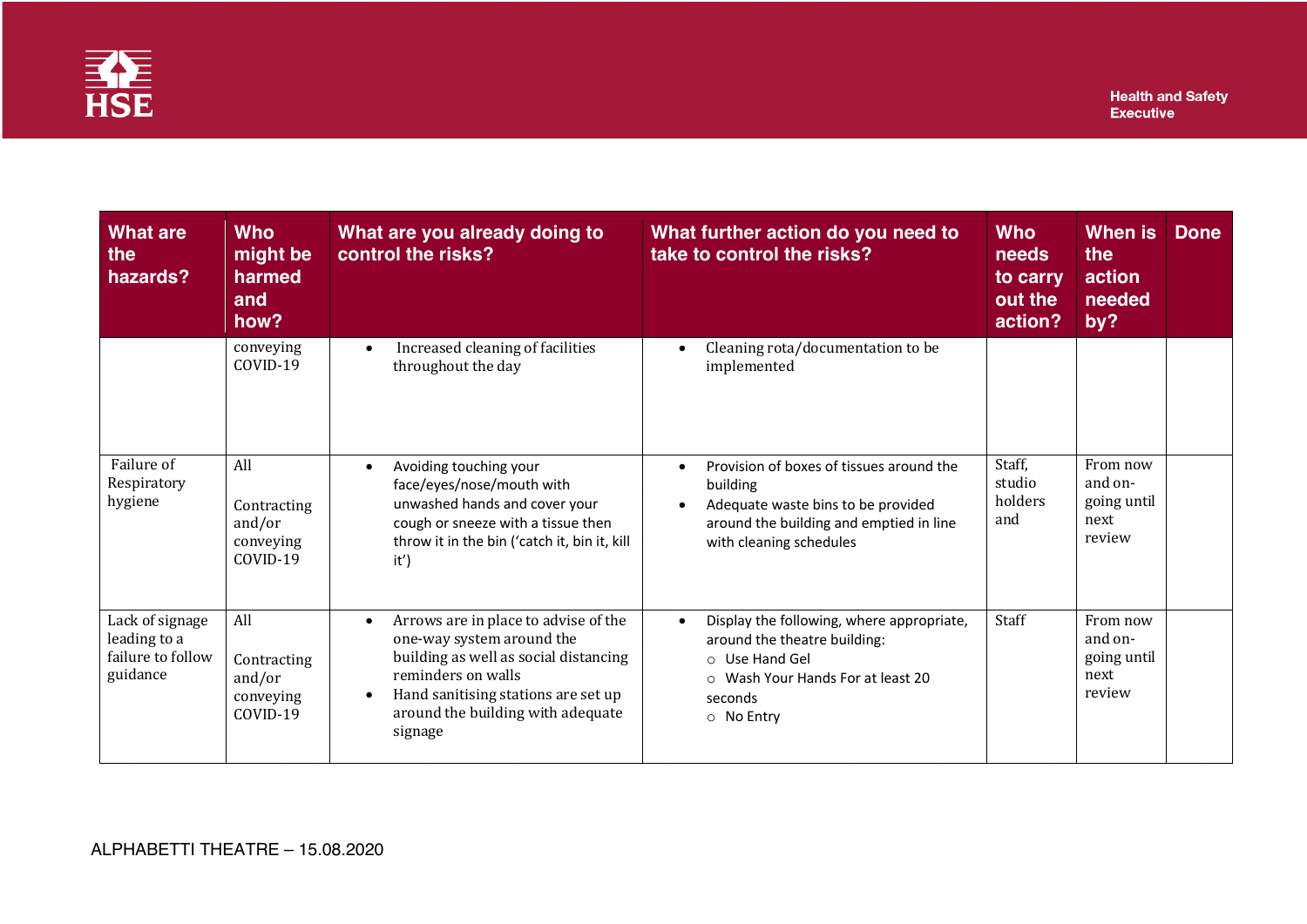

| <b>What are</b><br>the<br>hazards?                  | <b>Who</b><br>might be<br>harmed<br>and<br>how?       | What are you already doing to<br>control the risks?                                                                                                                                                                           | What further action do you need to<br>take to control the risks?                                                                                                                                                                                                                                                                                                                                                                                                                                                                                                                                                                                                          | <b>Who</b><br>needs<br>to carry<br>out the<br>action? | When is<br>the<br>action<br>needed<br>by?            | <b>Done</b> |
|-----------------------------------------------------|-------------------------------------------------------|-------------------------------------------------------------------------------------------------------------------------------------------------------------------------------------------------------------------------------|---------------------------------------------------------------------------------------------------------------------------------------------------------------------------------------------------------------------------------------------------------------------------------------------------------------------------------------------------------------------------------------------------------------------------------------------------------------------------------------------------------------------------------------------------------------------------------------------------------------------------------------------------------------------------|-------------------------------------------------------|------------------------------------------------------|-------------|
|                                                     |                                                       |                                                                                                                                                                                                                               | o Maximum Occupancy of <insert><br/>People</insert>                                                                                                                                                                                                                                                                                                                                                                                                                                                                                                                                                                                                                       |                                                       |                                                      |             |
| Ill studio holder,<br>visitor or<br>member of staff | All<br>Contracting<br>and/or<br>conveying<br>COVID-19 | All staff members are aware of the<br>signs and symptoms of COVID-19<br>and reminded to stay at home if<br>they become unwell<br>Information is collected for the UK<br>Test and Trace service on entrance<br>to the building | Studio holders and visitors (prior to<br>$\bullet$<br>arrival) will be reminded of the signs<br>and symptoms of COVID-19 and will be<br>asked to stay at home if they develop any<br>of these symptoms<br>Signage on arrival will remind all staff,<br>$\bullet$<br>studio holders and visitors of the signs<br>and symptoms of COVID-19 and will<br>remind all persons to stay at home if<br>they feel unwell.<br>If a person becomes unwell whilst in the<br>$\bullet$<br>building, they MUST be sent home<br>immediately. If a person is to be<br>collected, they must wait outside of the<br>building in an area that is at least 2<br>metres away from other people. | Staff,<br>studio<br>holders<br>and<br>visitors        | From now<br>and on-<br>going until<br>next<br>review |             |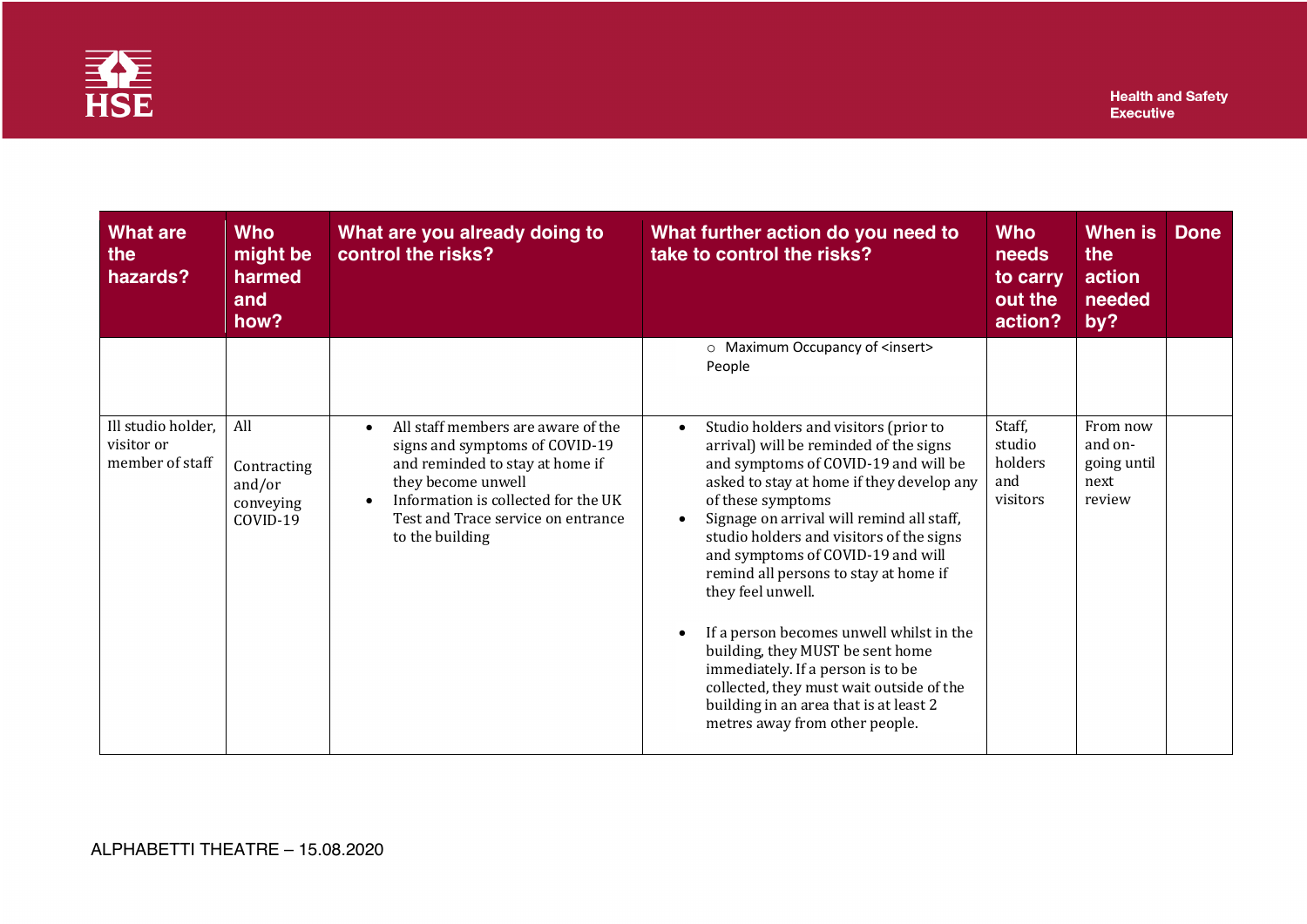

| What are<br>the<br>hazards? | <b>Who</b><br>might be<br>harmed<br>and<br>how?       | What are you already doing to<br>control the risks?               | What further action do you need to<br>take to control the risks?                                                                                                                                                                                                                                                          | <b>Who</b><br>needs<br>to carry<br>out the<br>action? | When is<br>the<br>action<br>needed<br>by?            | <b>Done</b> |
|-----------------------------|-------------------------------------------------------|-------------------------------------------------------------------|---------------------------------------------------------------------------------------------------------------------------------------------------------------------------------------------------------------------------------------------------------------------------------------------------------------------------|-------------------------------------------------------|------------------------------------------------------|-------------|
|                             |                                                       |                                                                   | Temperature checks will be<br>$\bullet$<br>implemented on arrival. If a person does<br>not pass a temperature check, they will<br>not be allowed to stay in the building.<br>We are unable to monitor this for studio<br>holders and trust that all staff, studio<br>holders and visitors will be honest and<br>vigilant. |                                                       |                                                      |             |
| Lack of Waste<br>Management | All<br>Contracting<br>and/or<br>conveying<br>COVID-19 | Ensuring that bins for tissues are<br>emptied throughout the day. | Staff members will empty waste at<br>$\bullet$<br>regular points throughout the day with<br>appropriate PPE.<br>Staff will wash hands after all cleaning<br>$\bullet$<br>procedures                                                                                                                                       | Staff                                                 | From now<br>and on-<br>going until<br>next<br>review |             |